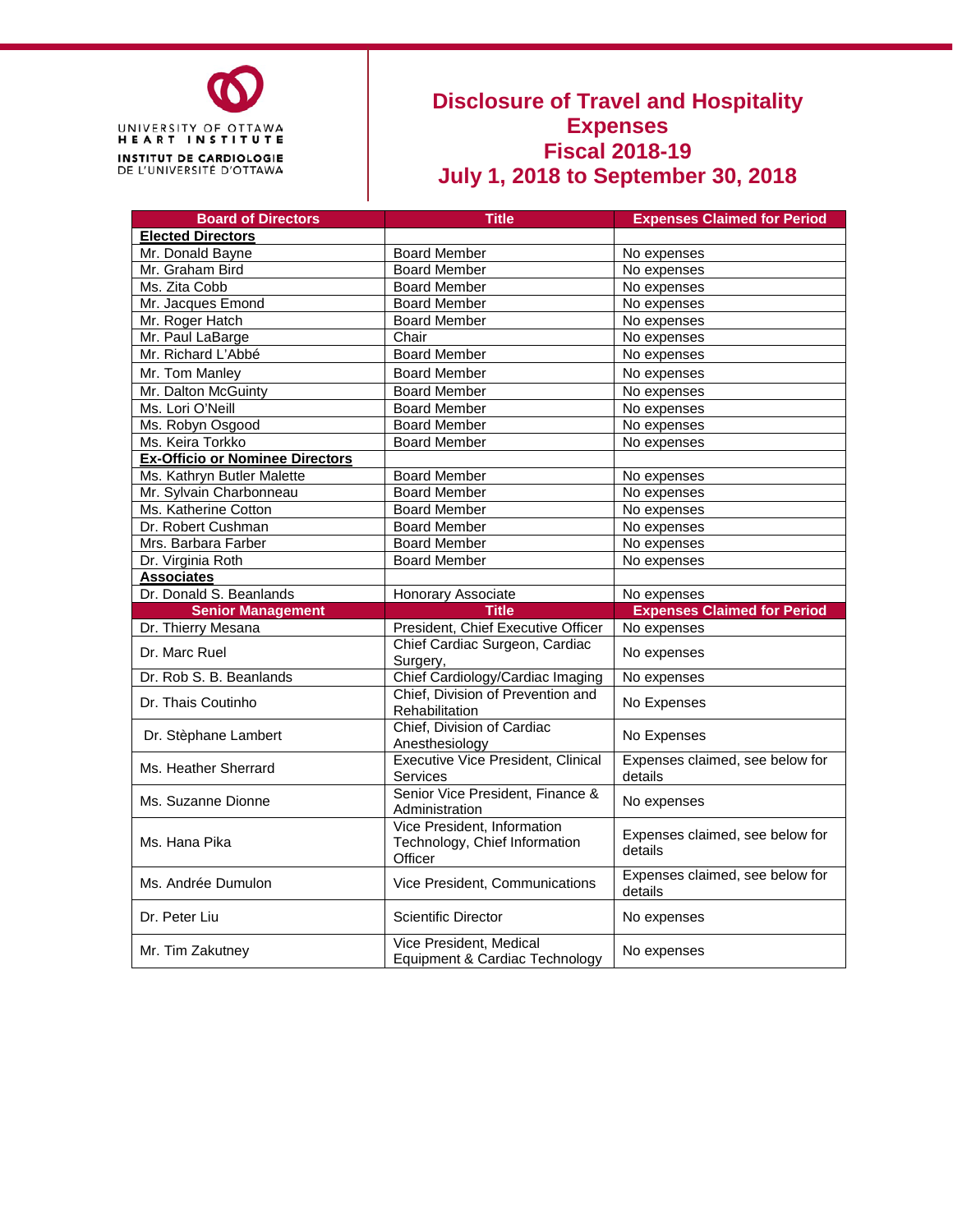

## **Executive Expense Report**

| <b>Name</b>             | <b>Title</b>                                       | For the Quarter                              |
|-------------------------|----------------------------------------------------|----------------------------------------------|
| <b>Heather Sherrard</b> | <b>Executive Vice President, Clinical Services</b> | Second Quarter (July 1 to September 30) 2018 |

| <b>Travel Expenses</b>                                  |                                                  |                  |                 |               |       |             |               |                   |
|---------------------------------------------------------|--------------------------------------------------|------------------|-----------------|---------------|-------|-------------|---------------|-------------------|
| <b>Trip Details</b>                                     |                                                  | <b>Breakdown</b> |                 |               |       |             |               |                   |
|                                                         |                                                  | Airfare/Train    | Transportation* | Accommodation | Meals | Incidentals | Parking/Tolls | <b>Total/Trip</b> |
| Purpose:<br>Heart & Lung                                | $Date(s)$ :<br>August 13, 2018                   |                  |                 |               |       |             |               |                   |
| <b>Working Group</b><br>Meeting                         | Destination:<br>Toronto, ON                      | \$726.87         | \$32.00         |               | \$    | \$          | \$23.50       | \$782.37          |
| Purpose:<br><b>EPIC Conference</b><br>Accommodation for | Date(s):<br>August 26, 2018 / August 16,<br>2018 |                  |                 |               |       |             |               |                   |
| 5 people/ Parking for<br><b>WBHC Design Day</b>         | Destination:<br>Madison, WI, USA / Ottawa, ON    |                  | \$20.00         | \$3,408.23    | \$    | \$          | \$.           | \$3,428.23        |
|                                                         | <b>Total Travel Expenses</b>                     | \$726.87         | \$52.00         | \$3,408.23    |       | \$          | \$23.50       | \$4,210.60        |

\* Transportation expenses include: vehicle rental or own use (mileage), taxis and/or public transportation.

| <b>Other Expenses</b>       |        |
|-----------------------------|--------|
| Please Describe:            |        |
| <b>Total Other Expenses</b> | \$0.00 |

| <b>Total Expenses</b> | \$4,210.60 |
|-----------------------|------------|
|                       |            |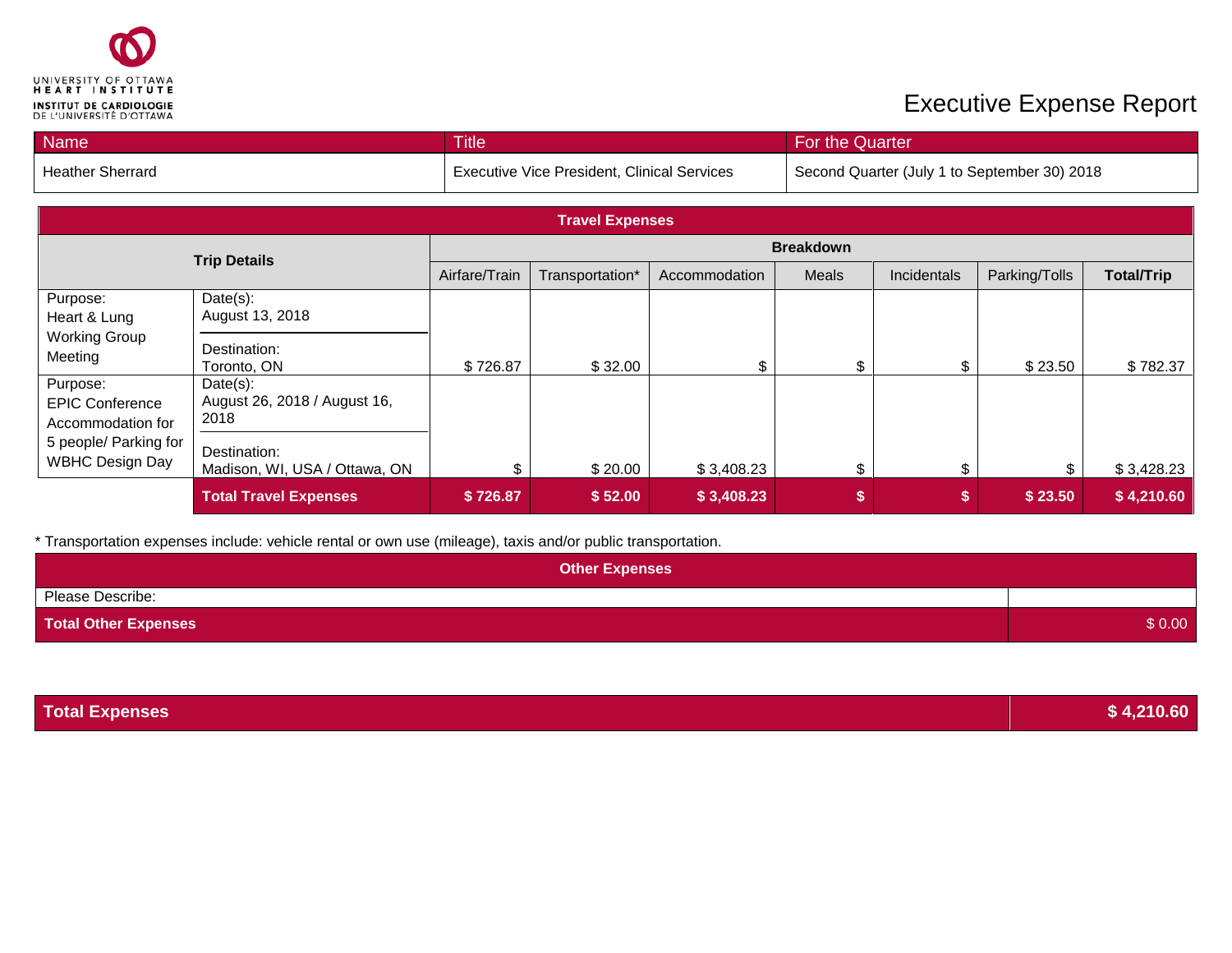

## **Executive Expense Report**

| Name          | <b>Title</b>                              | For the Quarter                              |
|---------------|-------------------------------------------|----------------------------------------------|
| Ms. Hana Pika | Vice President, Chief Information Officer | Second Quarter (July 1 to September 30) 2018 |

| <b>Travel Expenses</b>                                               |                                                  |                  |                 |               |       |             |               |                   |
|----------------------------------------------------------------------|--------------------------------------------------|------------------|-----------------|---------------|-------|-------------|---------------|-------------------|
| <b>Trip Details</b>                                                  |                                                  | <b>Breakdown</b> |                 |               |       |             |               |                   |
|                                                                      |                                                  | Airfare/Train    | Transportation* | Accommodation | Meals | Incidentals | Parking/Tolls | <b>Total/Trip</b> |
| Purpose:<br>Parking at General<br>Campus for IT for                  | Date(s):<br>July 26, 2018 / September 6,<br>2018 |                  |                 |               |       |             |               |                   |
| <b>Advisory Committee</b><br>/ Parking at General<br>Campus EPIC for | Destination:<br>Ottawa, ON                       |                  |                 |               |       |             |               |                   |
| Meeting                                                              |                                                  |                  | \$26.00         | \$            | \$    | \$          | \$            | \$26.00           |
|                                                                      | <b>Total Travel Expenses</b>                     |                  | \$26.00         |               |       |             |               | \$26.00           |

\* Transportation expenses include: vehicle rental or own use (mileage), taxis and/or public transportation.

| <b>Other Expenses</b>       |        |
|-----------------------------|--------|
| Please Describe:            |        |
| <b>Total Other Expenses</b> | \$0.00 |

| <b>Total Expenses</b> | \$26.00 |
|-----------------------|---------|
|                       |         |